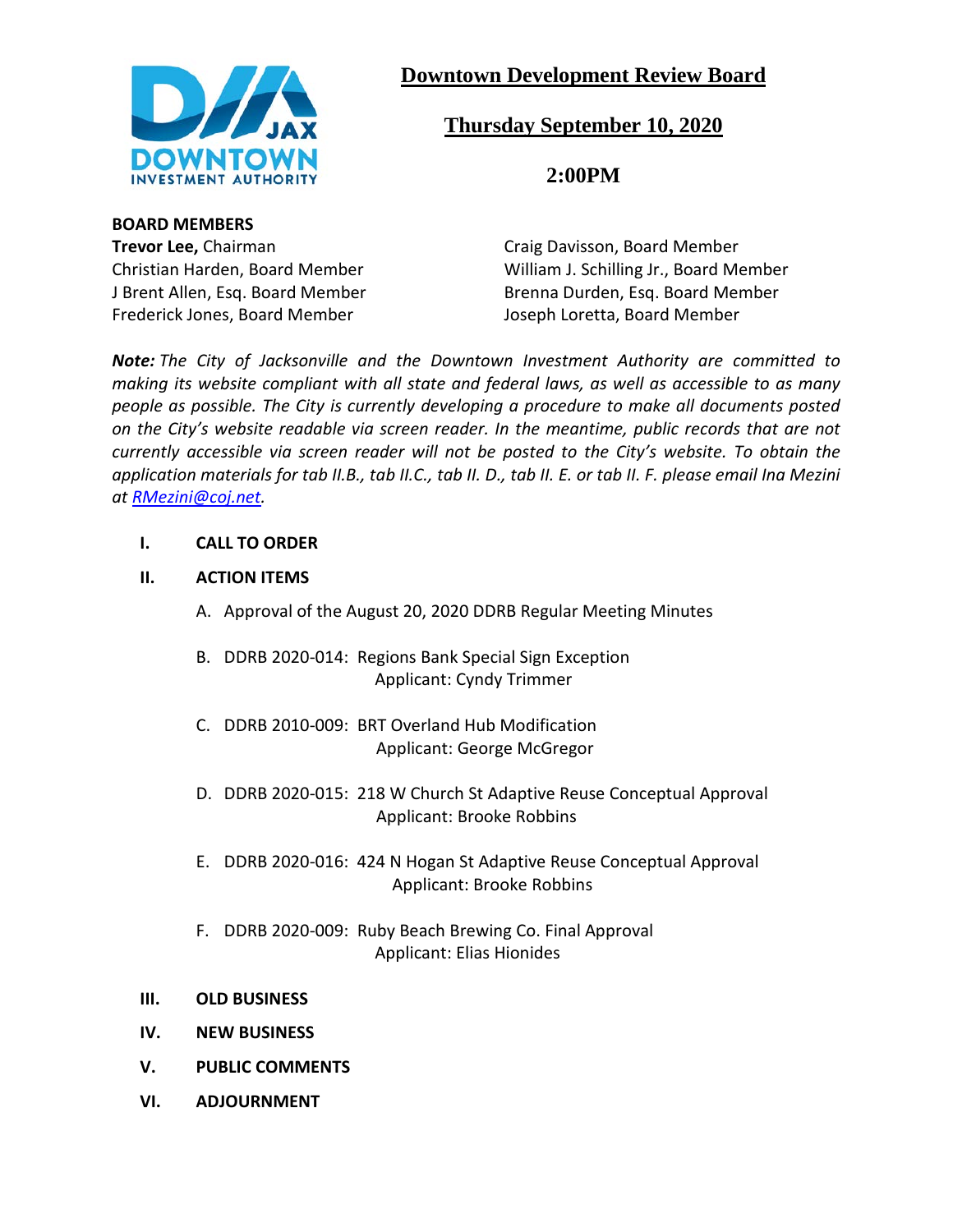Downtown Development Review Board DDRB Meeting Agenda – Thursday, August 20, 2020 Page 2

**Interested persons desiring to attend this meeting can only do so via Zoom (including by computer or telephone) using the following meeting access information:**

#### **By Computer**

Join Zoom Meeting

<https://zoom.us/j/97732812616?pwd=ZzhkVzdhdkhyMC9MOXlWYTdWejlJQT09>

Meeting ID: 977 3281 2616

Passcode: 715300

#### **One tap mobile**

+1 (646) 558-8656 (New York)

+1 (301) 715-8592 (Germantown)

Find your local number:<https://zoom.us/u/aeikTV1LrJ>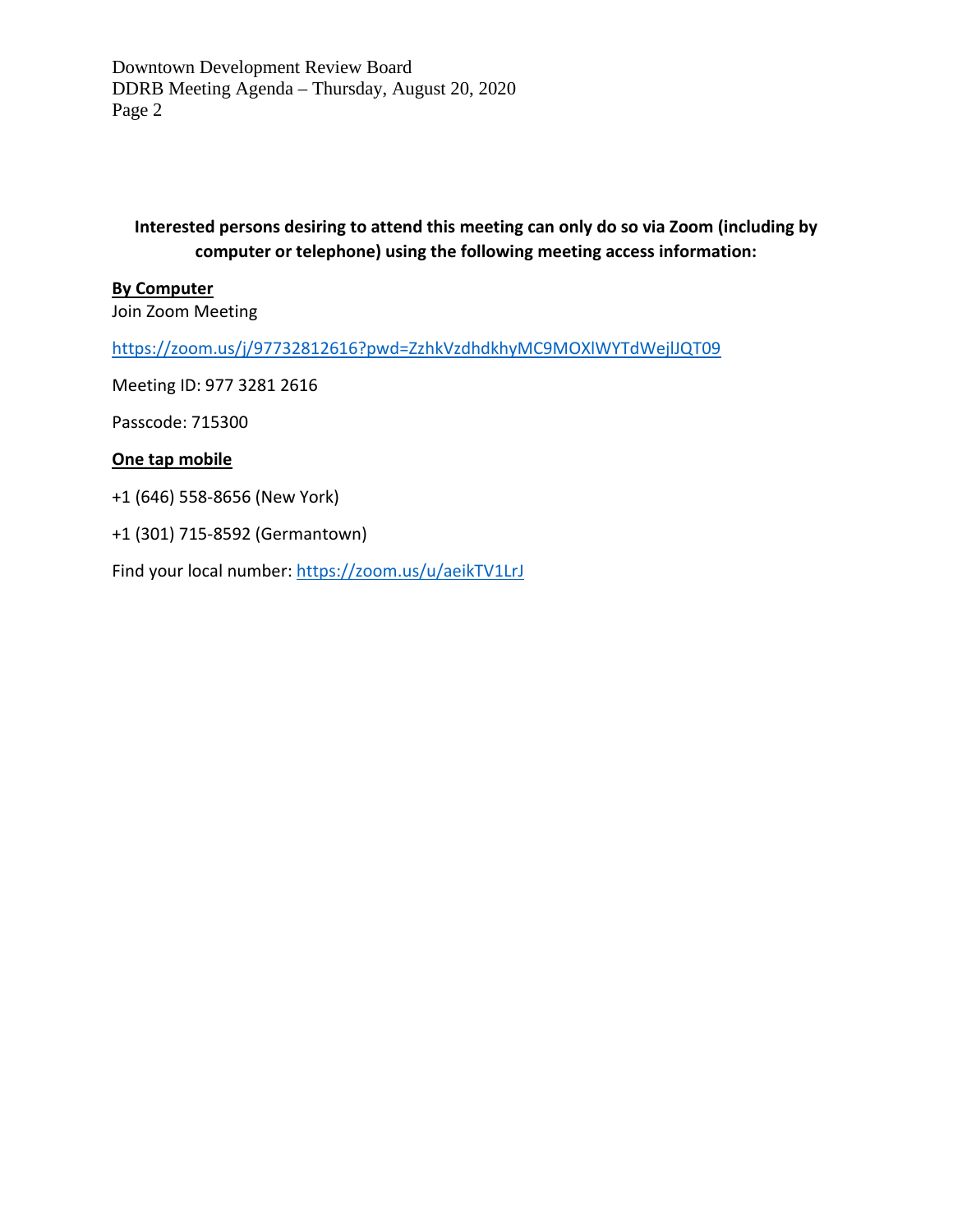

*Thursday, September 10, 2020, 2:00 p.m.* 

# **MEETING MINUTES**

**Board Members Present:** T. Lee, Chair; B. Durden, Esq. Secretary; C. Harden; B. Schilling; F. Jones; J. Loretta; and C. Davisson

**Board Members Excused:** B. Allen, Esq, Vice Chair.

**DIA Staff Present:** Lori Boyer, Chief Executive Officer, Guy Parola, Operations Manager, Steve Kelley, Lori Radcliffe-Meyers, Redevelopment Coordinator, Ina Mezini, Marketing, and Communications Specialist and Karen Underwood-Eiland

**Representing Office of General Counsel:** Jason Teal

# **I. CALL TO ORDER**

#### **Meeting Convened: 2:00 p.m.**

Chairman Lee called the meeting to order at 2:00 p.m. Chairman Lee read through the COVID-19 executive order for holding public meetings. Chairman Lee called on Ina Mezini to walk through the Zoom toolbar for the public. Chairman Lee discussed the meeting operating procedures.

# **II. ACTION ITEMS**

# **A. APPROVAL OF THE AUGUST 20, 2020 DDRB MEETING MINUTES.**

# **A MOTION WAS MADE BY BOARD MEMBER HARDEN AND SECONDED BY BOARD MEMBER SCHILLING APPROVING THE AUGUST 20, 2020 DDRB MINUTES.**

# **THE MOTION PASSED UNANIMOUSLY 7-0-0.**

# **B. DDRB 2020-014: REGIONS BANK SPECIAL SIGN EXCEPTION APPLICANT - CYNDY TRIMMER - Workshop**

Cyndy Trimmer, the Applicant/Agent, shared an updated presentation to the Board. Paul Stivender, Corporate Real Estate Regions Bank, and David Calkins, Sign Consultants Regions Bank, was available for any questions.

CEO Boyer pointed out on-going conversations for a year regarding the parking garage site's development. In response to that, they are coming back with this proposal, so the Board was aware of the elimination of the large wall sign and is part and parcel of this request.

The Board Members discussed the project.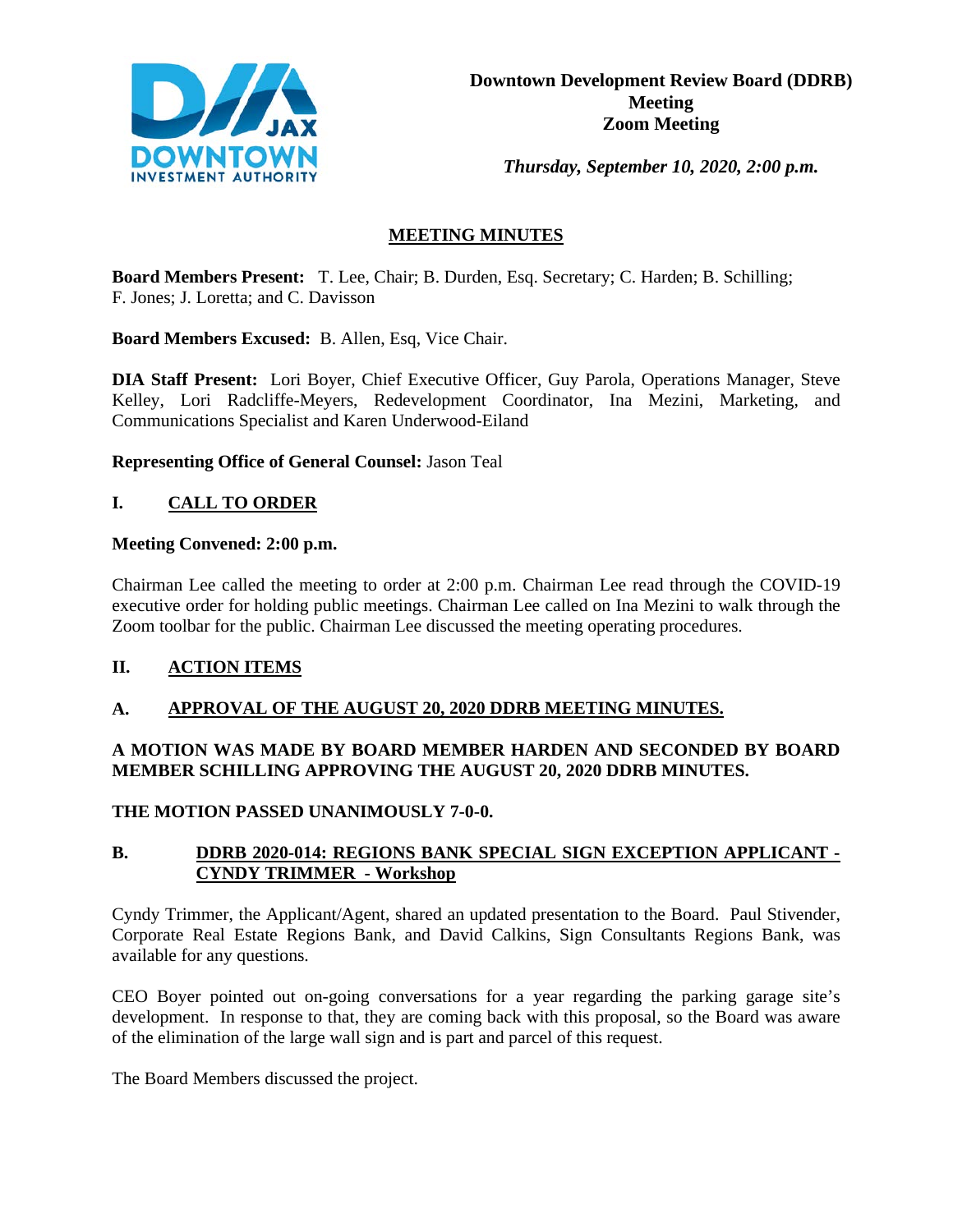Board Member Harden had ex-parte communication with Ms. Trimmer regarding the proposal. The sign on the top is more massive for a historic building that seems to be out of scale.

Board Member Jones echoed the exact concern made by Board Member Harden.

Board Member Davisson had ex-parte communication with Ms. Trimmer. He concurred with the two previous comments about the blade sign.

Board Member Schilling shared that Kimley-Horn is providing services and will recuse from voting.

Board Member Durden agrees with the comments heard regarding the rooftop sign. It is in the wrong location. She addressed concerns about the green neon lighting, are they similar to the Blue lights on the VyStar Building. She also expressed concerns to CEO Boyer and the DIA staff that our sign code does not encompass that type of lighting. She is good with the blade signs and has issues with the location and scale.

Board Member Loretta asked the staff if there was a specific sign criterion for the blade signs. Ms. Radcliffe-Meyers replied that they are allowed 24 square feet. Board Member Loretta commented that the roof sign was missing the industrial look, shown in the applicant's pictures.

Chairman Lee reported ex-parte communication with Ms. Trimmer. He echoed the scale comments. He addressed concerns about setting a precedent of a large billboard sign on the roof for others to have that style of rooftop signs.

Chairman Lee called for Public Comments.

Nancy Powell provided a document to the board. She discussed billboard legislation. Does the signage take away or add to the building? She stated that more giant signs are not better and to think of the collective impact.

Paul Stivender, Corporate Real Estate, Regions Bank stated that they certainly would be mindful of the building's integrity and the nature of the design, which is certainly considered. They want to work, in conjunction with the board, to come up with a viable solution.

Ms. Trimmer appreciated this feedback to see what they will have when they return in October.

Board Member Loretta thought about how they could attempt to make the sign somewhat appearing cohesive to what was done in the past without becoming too over the top.

Chairman Lee mentioned the white lettering with a green triangle with no green background like on the Cowford Chop House sign. The very long horizontal side has a very dark scene that blends in with its architecture. He stated the board has provided enough feedback for Ms. Trimmer and the applicants to work with before conceptual approval.

David Caulkins reported that the size of the current sign is 39.65 square feet this is what would be removed.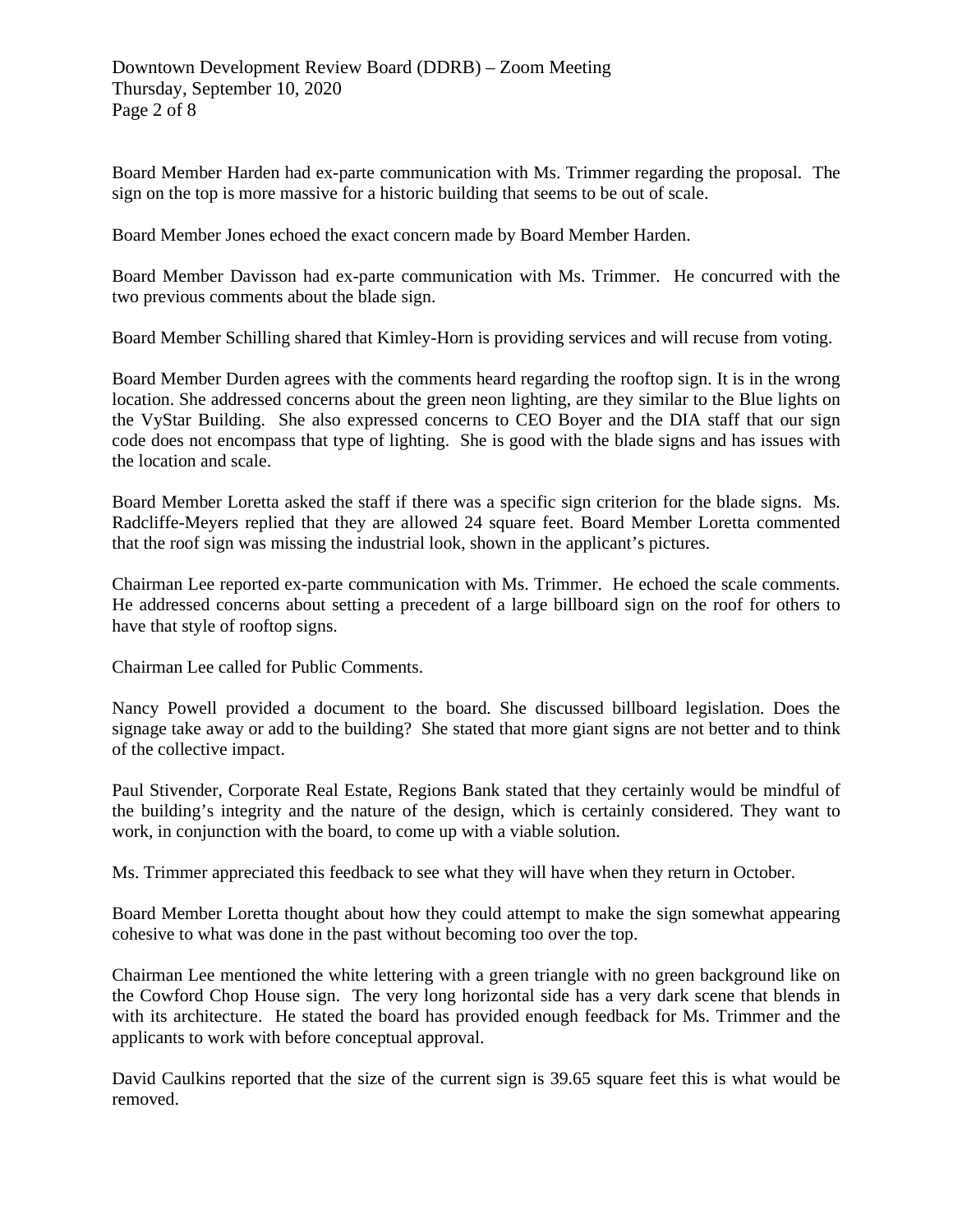Chairman Lee moved to the agenda item F.

# **C. DDRB 2012-009: BRT OVERLAND HUB MODIFICATION – APPLICANT: GEORGE MCGREGOR**

Lori Radcliffe-Meyers reported that DDRB Application 2012-009 is requesting modifications to the Final Approval of the development plans for the Jacksonville Transit Authority (JTA) Bus Rapid Transit (BRT) station at Kings Avenue. The applicant received Final Approval on August 02, 2012, to install 13 BRT locations with the Downtown Overlay District. The applicant is requesting a modification to the Final Approval, which will modify the Kings Avenue Station, approved as a standard Bus Rapid Transit stop with no transit shelters, into a multi-modal mobility hub. The request will alter the original design as follows:

- 1. Reduce the south driveway width at Kings Avenue (driveway to remain as it exists now)
- 2. Change the south driveway at Kings Avenue to One-way enter only.
- 3. Create a separate entrance for the public access and parking area
- 4. Re-stripe public parking area to angled parking and add an electric vehicle charging station
- 5. Add a lane in the public access area for passenger drop-off and pickup
- 6. Create an exit-only driveway at the north end for the public access area and JTA U2C vehicles
- 7. Create a separate enter-only driveway at the north end for the Onyx Street/Skyway Station access
- 8. Add a drop-off and pickup lane for the U2C in the JTA access area
- 9. Reconfigure the Bus Rapid Transit lane from a saw-tooth pull-in to a straight curb
- 10. Add branded transit shelters and kiosks

Chairman Lee recused himself from voting on the project.

Jason Teal asked Secretary Durden to take over the meeting.

Secretary Durden took over the meeting for this project.

The Board Members discussed the project.

George McGregor, HDR Vice President, the applicant, presented the project.

Secretary Durden opened the public comments; there were no comments and closed the public remarks.

Board Member Jones recused himself from voting on the project.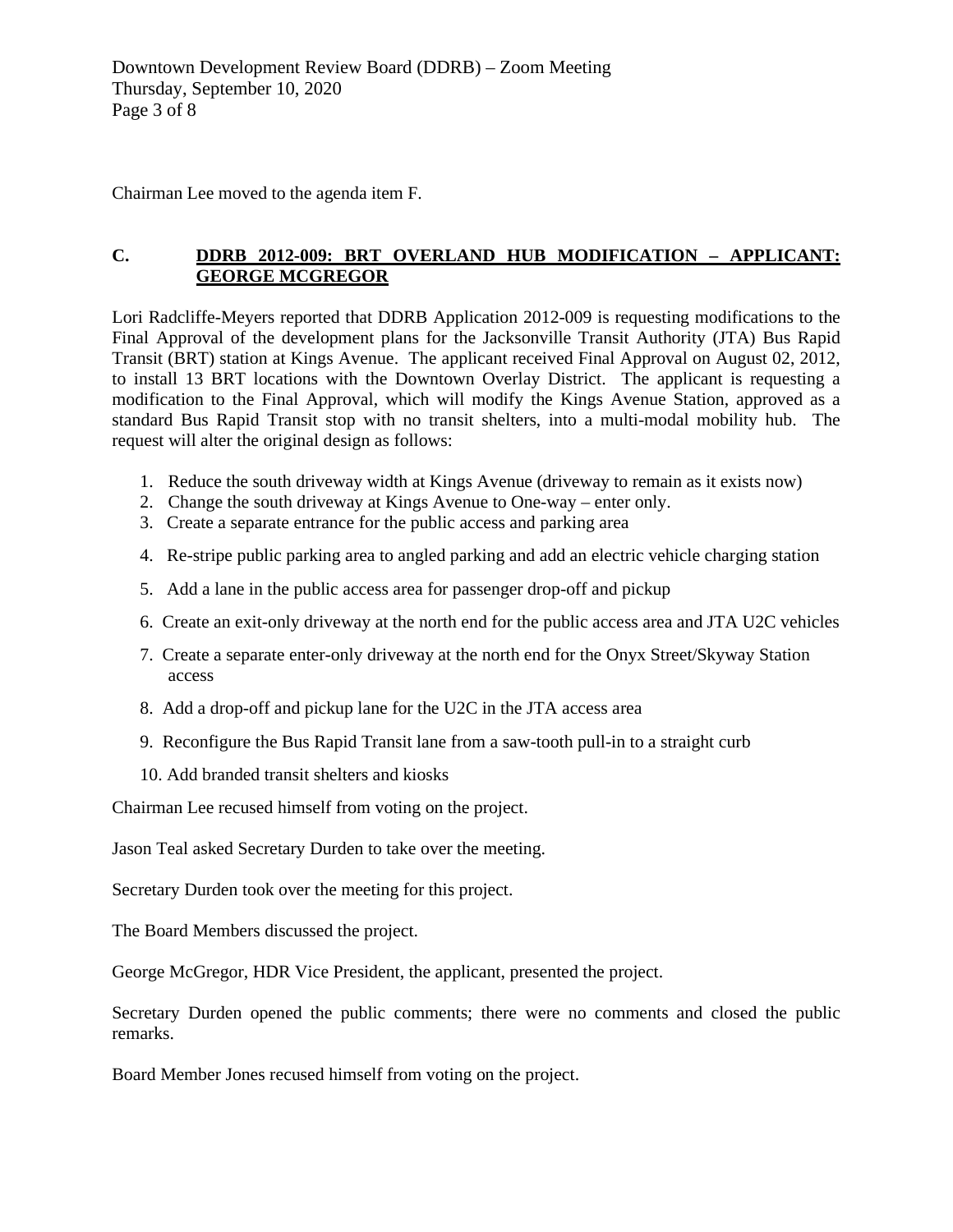Downtown Development Review Board (DDRB) – Zoom Meeting Thursday, September 10, 2020 Page 4 of 8

Wendi Murray, JTA, was available for questions.

Board Member Loretta had questions regarding the one way in parallel to Gary Street. He inquired about the benches, shelters, and furniture locations. He asked where the connection was.

Board Member Loretta shared his screen and discussed to do away with the landscape to allow pedestrians to go through. Mr. McGregor understood and agreed and would make that change.

Secretary Durden asked about landscaping and public amenities along King Avenue. Mr. McGregor reported the improvements that will be planted along there.

Board Member Jones asked if there would be rectangular crossings with transit fleet in the crosswalks. Greg stated that they are upgrading the lighting on the columns on the overpass.

Schilling reported a previous condition and asked if there was any additional background. Lori RM responded. McGregor, stated that there would be a separate application for the sign.

# **A MOTION WAS MADE BY BOARD MEMBER SCHILLING AND SECONDED BY BOARD MEMBER LORETTA RECOMMENDING CONCEPTUAL APPROVAL OF DDRB APPLICATION 2012-009 MODIFICATIONS AS FOLLOWS:**

- (A) Reduce the south driveway width at Kings Avenue (driveway to remain as it exists now)
- (B) Change the south driveway at Kings Avenue to one-way enter only DDRB 2012-009 JTA BRT Overland Hub September 10, 2020 Page 4
- (C) Create a separate entrance for the public access and parking area
- (D) Re-stripe public parking area to angled parking and add electric vehicle charging station
- (E) Add a lane in the public access area for passenger drop-off and pickup
- (F) Create an exit-only driveway at the north end for public access area and JTA U2C vehicles
- (G) Create a separate enter-only driveway at the north end for the Onyx Street/Skyway Station access
- (H) Add a drop-off and pickup lane for the U2C in the JTA access area
- (I) Reconfigure the Bus Rapid Transit lane from a saw-tooth pull-in to a straight curb
- (J) Add branded transit shelters and kiosks

#### **THE MOTION PASSED UNANIMOUSLY 5-0-2 (Chairman Lee and Board Member Jones)**

# **D. DDRB 2020-015: 218 W. CHURCH STREET ADAPTIVE REUSE CONCEPTUAL APPROVAL – APPLICANT: BROOKE ROBBINS**

Christian Harden exited the proceedings at 3:58 p.m.

Lori Radcliffe-Meyers reported that DDRB Application 2020-015 seeks Conceptual Approval for the Baptist Convention Building's adaptive reuse at 218 W. Church Street. The proposal is to convert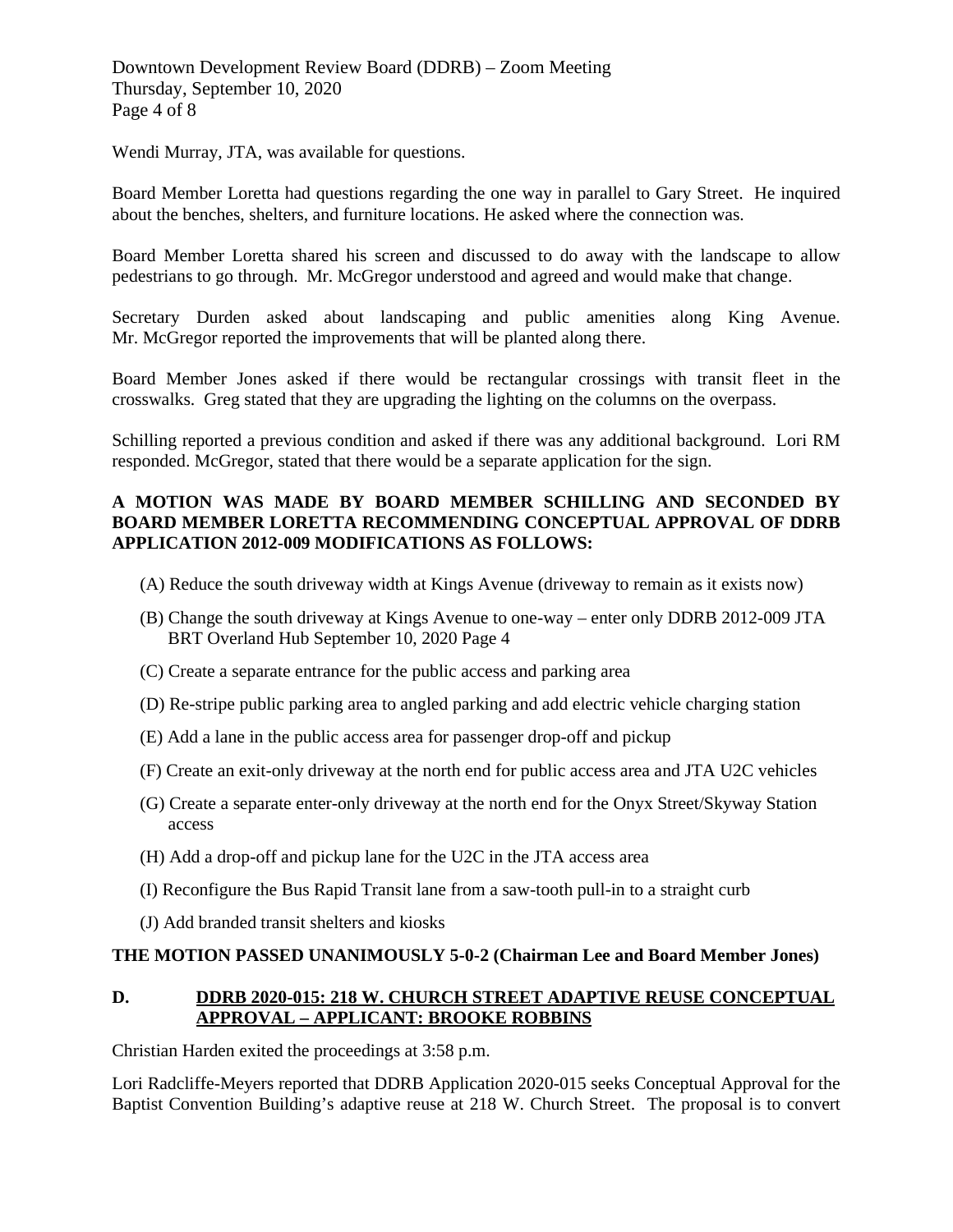Downtown Development Review Board (DDRB) – Zoom Meeting Thursday, September 10, 2020 Page 5 of 8

the building into a mixed-use development with two mercantile suites, a restaurant space, and 24 studio and 1-bedroom apartments. The building is a locally designated landmark designed by Henry Klutho and built-in 1924. The applicant is working with the City of Jacksonville Historic regarding the Certificate of Appropriateness and SHPO to ensure that the locally designated landmark meets the historical requirements. The applicant will not pursue Final Approval until documentation has been received. The site is 0.16 acres and is bounded to the North by Church Street, to the East by the old Federal Reserve Building, to the South by Sweet Pete's, and to the West by the Independent Life Building.

Board Member Lee opened the floor for public comments. There were no public comments.

Brooke Robbins, the applicant, presented the project.

The Board Members discussed the project.

Board Member Durden declared a conflict of interest for items D and E.

Board Member Schilling asked if there were any deviations needed. Ms. Robbins stated that there were no deviations.

Chairman Lee complimented the team on the project. He asked what the uses of the building were. Robbins provided information of the building uses. Lee requested a green wall to soften and a staircase for the final.

### **A MOTION WAS MADE BY BOARD MEMBER JONES AND SECONDED BY BOARD MEMBER SCHILLING RECOMMENDING CONCEPTUAL APPROVAL OF DDRB APPLICATION 2020-015 WITH THE FOLLOWING RECOMMENDATIONS:**

- (A) Before submittal for final review, the developer shall meet with staff to: i) identify any deviations sought;
- (B) At final review, the developer shall provide enough detail to illustrate that the "Pedestrian Zone" meets the definition of such in the Ordinance Code, and meets the various requirements and design/amenity features for the "Pedestrian Zone;"
- (C) Streetlights, benches, and street furnishings shall be placed in the Amenity Area. Street furnishings (e.g. benches, trash receptacles) shall be in accordance with the Downtown Streetscape Design Guidelines.

#### **THE MOTION PASSED UNANIMOUSLY 5-0-1 (Durden recused).**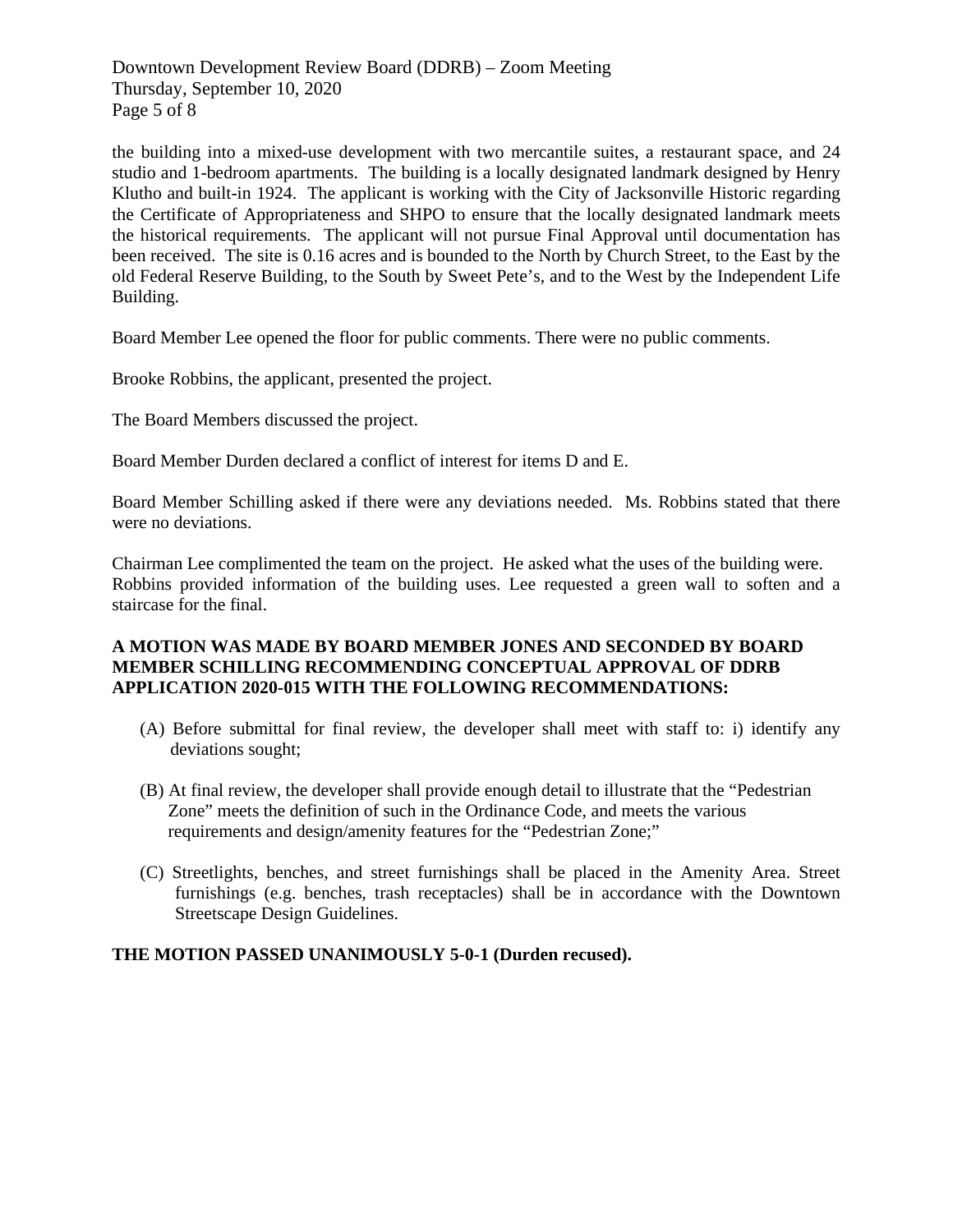# **E. DDRB 2020-016: 424 N. HOGAN STREET ADAPTIVE REUSE CONCEPTUAL APPROVAL – APPLICANT: BROOKE ROBBINS.**

Lori Radcliffe-Meyers reported that DDRB Application 2020-016 seeks Conceptual Approval for adaptive reuse of the Federal Reserve building built in 1923 and located at 424 N Hogan Street. The proposal is to convert the building into a mixed-use development including restaurant, business, banquet space, and an exterior courtyard for outdoor dining. The applicant is working with the City of Jacksonville Historic regarding the Certificate of Appropriateness and SHPO to ensure that the locally designated landmark meets the historical requirements. The applicant will not pursue Final Approval until documentation has been received. The site is 0.22 acres in the Central Core Overlay District. The site is bound to the North by Church Street, to the East by Hogan Street, to the South by Sweet Pete's, and the West by the Baptist Convention Building.

Brooke Robbins, the applicant, presented the project. No deviations for the Hogan Street Frontage.

Board Member Lee opened the floor for public comments. There were no public comments.

The Board Members discussed the project.

Chairman Lee thanked Robbins for an excellent project for the new work happening downtown.

# **A MOTION WAS MADE BY BOARD MEMBER SCHILLING AND SECONDED BY BOARD MEMBER DAVISSON RECOMMENDING CONCEPTUAL APPROVAL OF DDRB APPLICATION 2020-016 WITH THE FOLLOWING RECOMMENDATIONS:**

- (A) Prior to submittal for final review, the developer shall meet with staff to: i) identify any deviations sought;
- (B) At the final review, the developer shall provide enough detail so as to illustrate that the "Pedestrian Zone" meets the definition of such in the Ordinance Code, and meets the various requirements and design/amenity features for the "Pedestrian Zone;"
- (C) Streetlights, benches, and street furnishings shall be placed in the Amenity Area. Street furnishings (e.g. benches, trash receptacles) shall be in accordance with the Downtown Streetscape Design Guidelines.

# **THE MOTION PASSED UNANIMOUSLY 5-0-1 (Durden recused)**

# **F. DDRB 2020-009: RUBY BEACH BREWING CO. FINAL APPROVAL – APPLICANT ELIAS HIONIDES**

Lori Radcliffe-Meyers reported that DDRB Application 2020-009 seeks Final Approval for the renovation of an existing two-story brick building formerly known as the Letter Shop and the construction of a new 14' x 24' outdoor Beer Garden for the Ruby Beach Brewery. The site is 0.18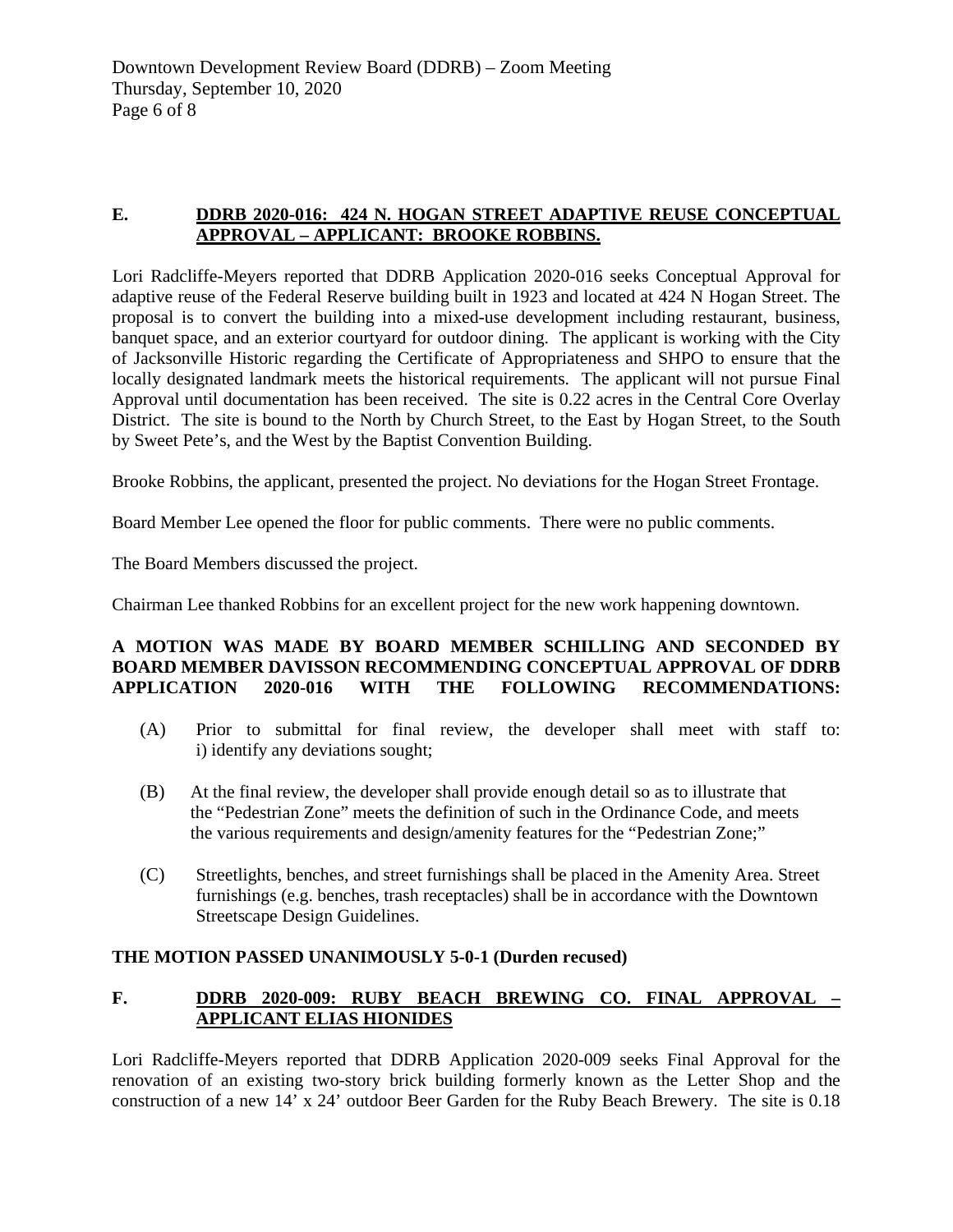Downtown Development Review Board (DDRB) – Zoom Meeting Thursday, September 10, 2020 Page 7 of 8

acres and is bounded to the North by Forsyth Street, to the South by the Blackstone Building, to the East by the Law Exchange Building, and to the West by the Livery Building.

Board Member Lee opened the floor for public comments.

Elias Hionides, the applicant, provided a presentation with exterior updates.

The Board Members discussed the project.

Board Member Durden inquired about the blade sign and asked the color of the background, material. The applicant responded it was a black background, so the Ruby Beach signs glow. She wondered about the rail, the strength of lumens, and the size of the trees. Elias reported the tree planting program will plant something large in scale to make an impact. She inquired about the shade covers and street details.

Board Member Schilling asked about the expansion of the beer garden for leftover pavement for deliveries. Elias H. responded that a loading door that leads into the brew house facility in the rear would have enough room for a driveway for loading.

Chairman Lee reported the project is very well executed and opened the floor for public comments.

Nancy Powell complimented about the improved project.

Board Member Lee closed the floor for public comments.

### **A MOTION WAS MADE BY BOARD MEMBER HARDEN AND SECONDED BY BOARD MEMBER LORETTA RECOMMENDING FINAL APPROVAL OF DDRB APPLICATION 2020-009.**

# **THE MOTION PASSED UNANIMOUSLY 7-0-0.**

- **III. OLD BUSINESS None**
- **IV. NEW BUSINESS None**
- **V. PUBLIC COMMENTS None**

# **VI. ADJOURNMENT**

There being no further business, Chairman Lee adjourned the meeting at approximately 4:36 p.m.

The written minutes for this meeting are only an overview of what was discussed. For verbatim comments for this meeting, a recording or transcript is available upon request. Please contact Karen